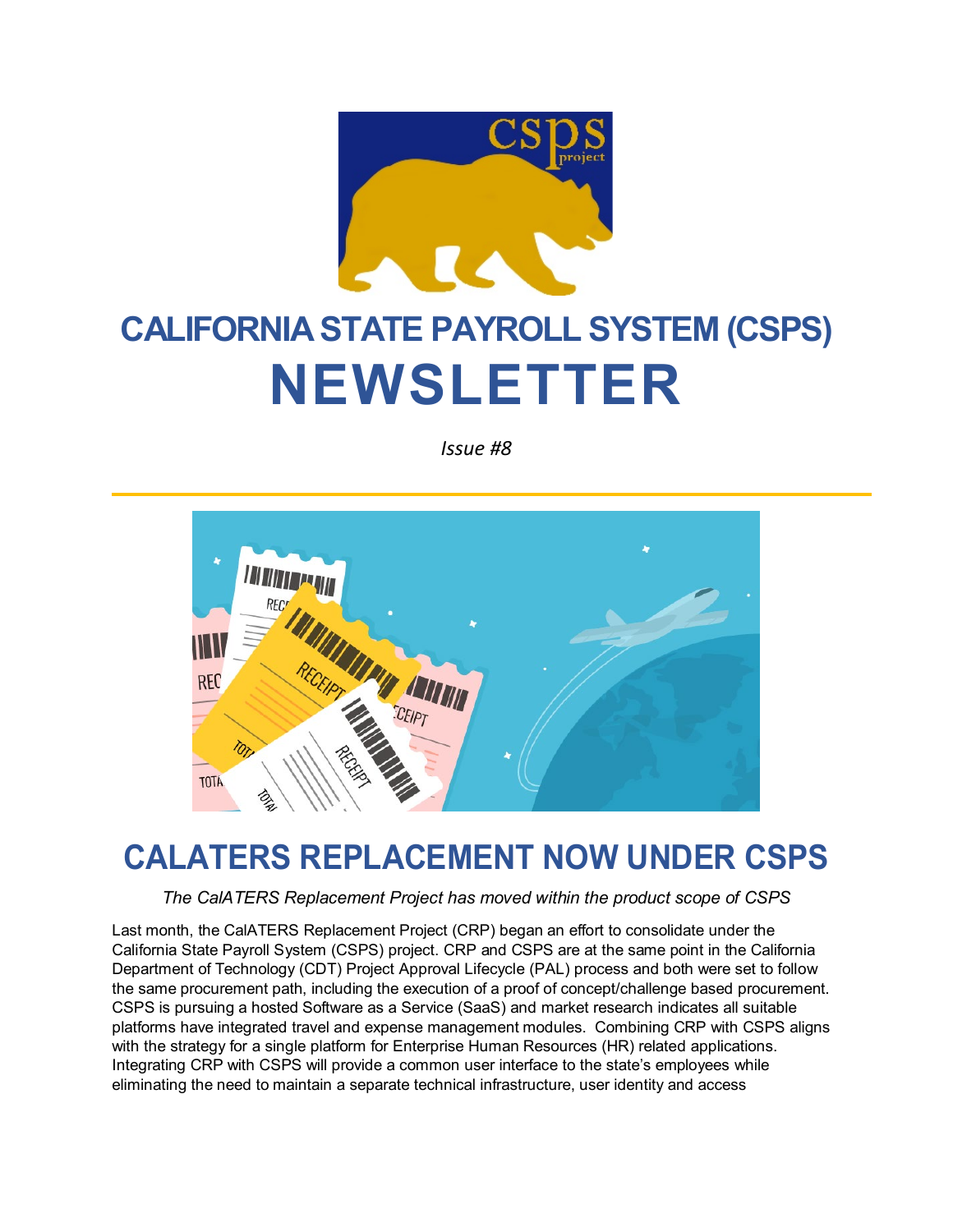management, and related interfaces. This combination will also reduce long term support costs by consolidating the skills required to support the entire solution into the CSPS support structure..

## **CHRIS' CORNER**

#### *A message from the CSPS Project Director*

As you likely have heard, state leaders have reached a "nearly final" 2021- 22 fiscal year budget agreement, though some details still remain to be finalized and additional budget-related bills will be acted upon in the new fiscal year. However, the budget provides about \$5.7 million (\$3.4 million General Fund) to the California State Payroll System (CSPS) project for SCO and CalHR to begin project procurement and change management activities. In addition, this funding will allow the project to bring on additional resources needed to support the procurement and begin the ramp up to implementation.



This is especially exciting as we prepare for submission of Stage 3 of the

Project Approval Lifecycle (PAL) process. We are excited to continue partnering with our stakeholders as we get closer and closer to completion of the Solution Development stage.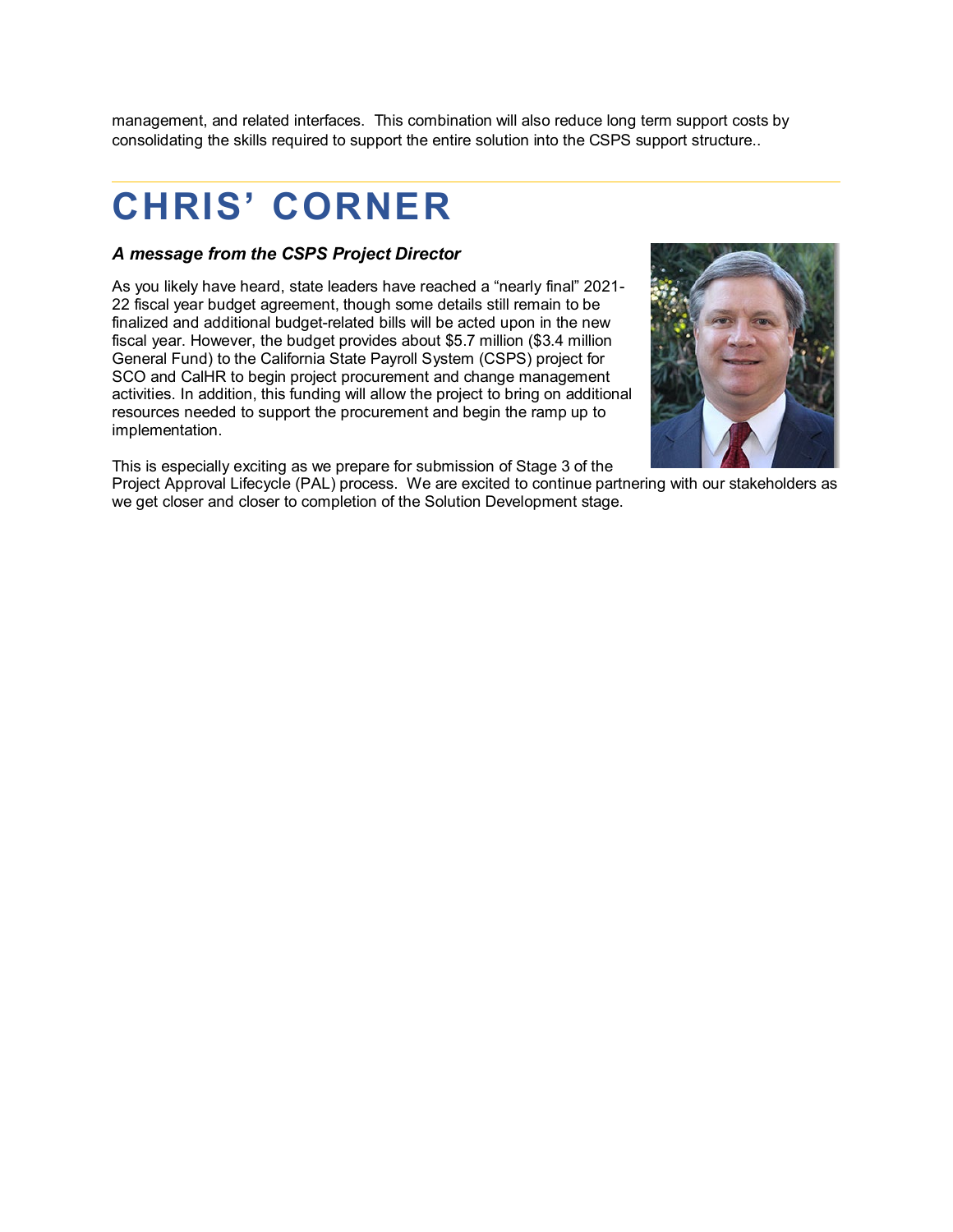

## **CSPS REACHES OUT TO VENDOR COMMUNITY**

*The CSPS Project seeks feedback from potential vendors before releasing the solicitation.*

Over the past several months, the CSPS team has been actively finalizing detailed solution requirements and proof-of-concept (POC) scenarios and preparing formal solicitation documents. Now that these documents have been drafted and are in the review process, the CSPS team is engaging the vendor community for input and feedback before the release of the solicitation itself.

This Bidder Survey represents the next step in the CSPS procurement process. Vendor responses and feedback are an essential part of this process, providing insight into key elements of the solicitation. The goal is to use the input to improve the quality of the solicitation.

The Bidder Survey intends to gain insights from the vendor community on important topics before releasing the solicitation. The specific areas of concentration for this activity include:

- An initial review of solution requirements, providing vendors an opportunity to comment on any concerns they may have relative to content, completeness, feasibility, or other aspects of the requirements. This is also an opportunity for vendors to identify contradictory or highly complex requirements, and identify any risk areas.
- An initial review of the POC scenarios, providing vendors an opportunity to comment on content, feasibility, and the execution process.
- A response to the recent scope change of the CSPS project to include travel and expense management. In addition to describing their approach and capabilities, the CSPS team is seeking feedback on any impact on vendors future proposal as a result of this increased scope.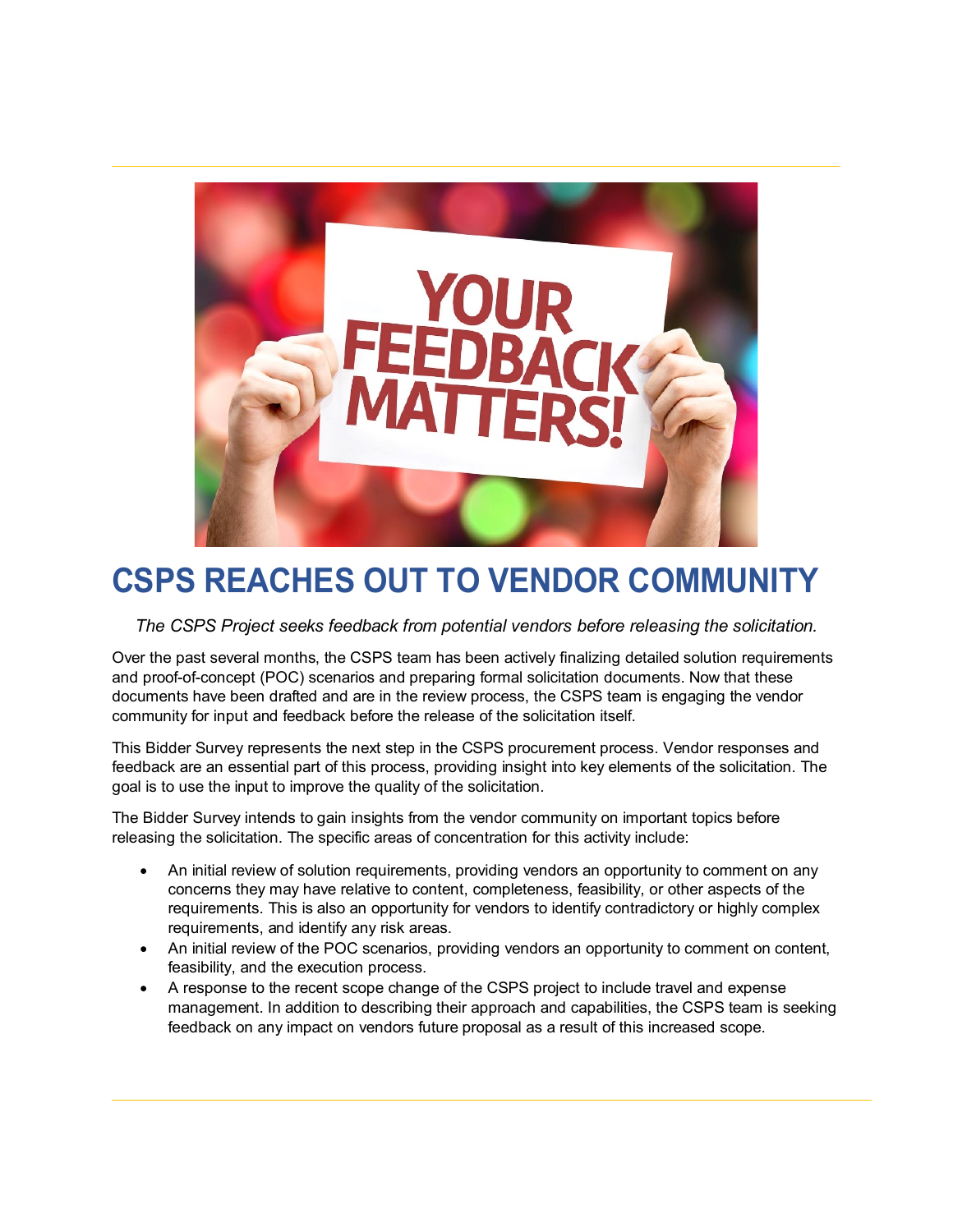

### **NEW TO THE CSPS PROJECT?**

*The Basics of the California State Payroll System Project*

The California State Payroll System (CSPS) Project will modernize the human resource management and payroll system used by 285,000+ state government employees to provide accurate and timely personnel and payroll services with quality customer service. SCO has developed and modified the current systems over time as the business requirements became more complex. As a result, SCO must exert an enormous amount of effort to maintain and modify the current systems to meet the ever-changing needs of California.

The objectives of the project are focused on providing user-friendly information that is validated timely to reduce rework. This includes enabling greater employee and manager self-service functionality for ease of use, such as online view capabilities for payroll, employment history, and tax information to name a few. Additionally, it will provide a user-friendly interface for all human resource and payroll transaction specialists who input and interact with the system daily.

The project focuses on five primary capabilities, (1) Personnel Administration which includes management of employee records and status changes, (2) Benefits Administration, (3) Time and Attendance Administration which includes entering and approving time and attendance, (4) Payroll including calculating and processing payroll, and (5) Position Control Administration. Each of these capability areas impacts roughly 45 different state processes that will span many business rules and requirements.

The CSPS Project is a highly complex and large undertaking for the state. It requires a partnership between most of the control agencies and will require support from all departments. Due to the complexity and size, the CSPS Project is using the CDT's Procurement Approval Lifecycle (PAL) process. The goal of the PAL process is to improve the planning, quality, value, and likelihood of IT project success by providing a guided approach for projects to follow. The Project Timeline graphic below illustrates the highlevel steps and timing for the CSPS Project.

## **PROJECT TIMELINE**